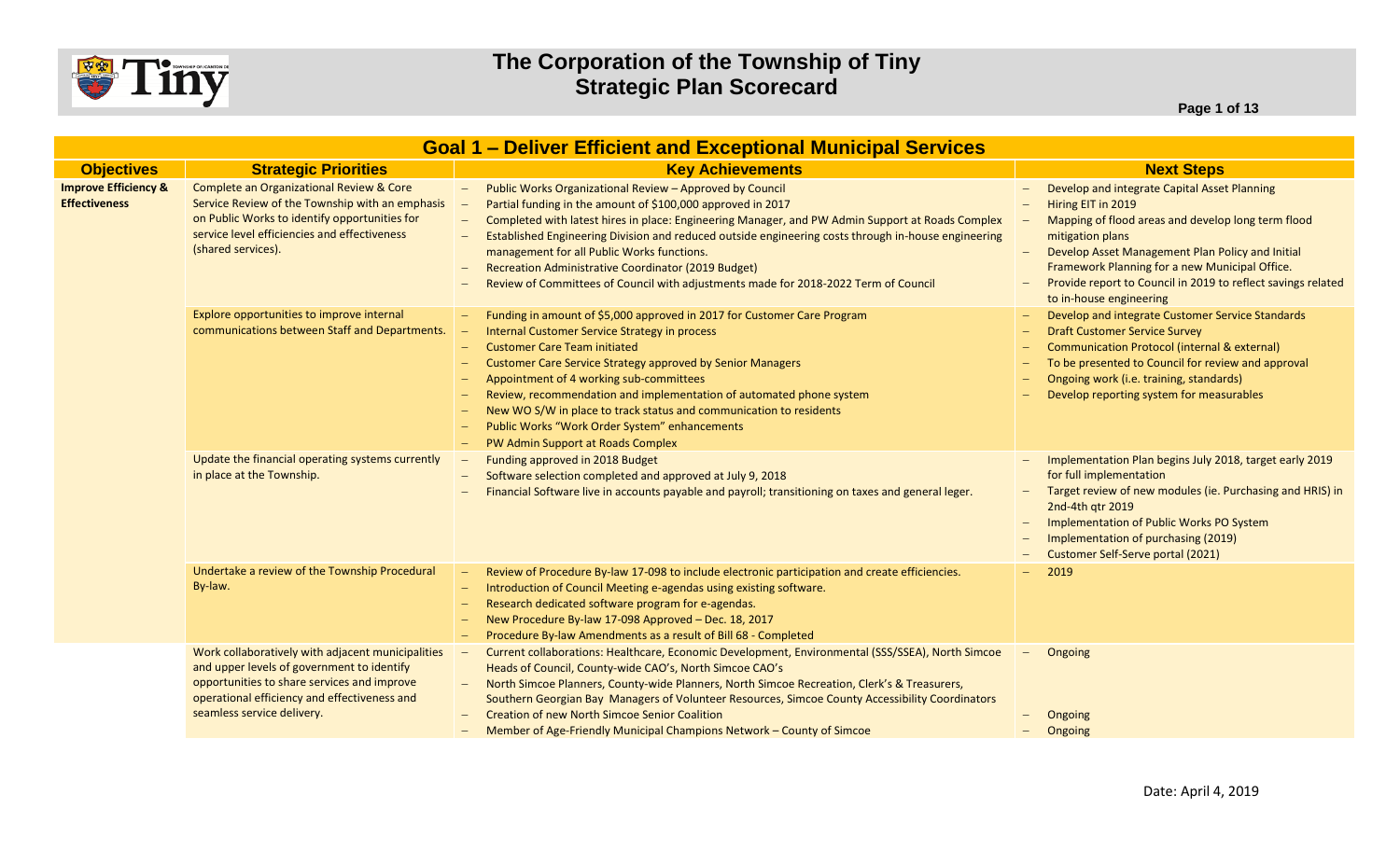

|                                                                    | Explore opportunities to generate additional<br>funding (i.e. grants) as opportunities arise.<br>Make decision to renovate existing or construct a<br>new Township Office to meet current health and<br>safety standards, improve accessibility and<br>customer service. | Staffing:<br>2017 Summer Experience Program – 1 student for 6 weeks (\$2979 – 2017)<br>$\equiv$<br>2017 Canada Summer Jobs - subsidy for 11 students (\$13,167)<br>2018 Summer Green Jobs Initiative - 2 students for 16 weeks (\$9581.60)<br>$-$<br>Infrastructure:<br>FED DEV Canada - Soccer Pitches (\$328,621) 33% funding<br>$\qquad \qquad -$<br>Trans Canada Trail Infrastructure Funding [3 Trail applications: Conc. 2 E Bridge/Trail surfacing<br>upgrade/Trailhead Signage - (\$113,900 - total grant/\$309,000 - total project)<br>2018 Trails Connecting Communities Program (Bernie LeClair Park - \$30,000 matching fund - total<br>project \$60,000)<br>Green Communities Canada: paving removal of Perkinsfield Tennis Counts (\$6,000)<br>$\qquad \qquad -$<br>Programming:<br>Ministry of Tourism, Culture & Sport<br>Come Play with Us: Active Gaming in Tiny (Seniors Sporting) - \$20,606 rec'd/ total project cost -<br>\$35,224.25<br>Ontario 150 Partnership Program - Protecting our Pollinators - \$77,999.00 rec'd/Total project cost<br>\$141,075.00<br>Soccer for-Ontario Sport and Recreation Communities Fund - "Tiny Teens - On the Go to Healthy<br>Active Living" (total project budget \$43,418/total grant \$33,687) Life - \$40,009.00 rec'd/total project<br>cost - \$52,796.50<br>Ministry of Citizenship, Immigration International Trade/Ontario Seniors Secretariat<br>$\qquad \qquad -$<br>Seniors Community Grant Program- Local Aging Plan - \$8000 rec'd - Total project cost \$10,000<br>Seniors Speakers Series - \$8000 rec'd/total project cost \$10,000<br>Events:<br>- 2017 TCT foundation – Great Trail Event \$2500 rec'd (100% cost recovery)<br>- 2018 Road Safety Challenge (National Health and Fitness Day) - \$750<br>- 2019 Tiny Trail Clean-up Event (\$1,000)<br><b>Simcoe County Tourism Development Fund</b><br>- Pending: Product Development & Marketing (\$5,000)<br><b>Steering Committee established</b><br>Current capacity of existing facilities determined<br><b>Building functionality study completed</b><br>Short-term temporary accommodations approved | Trans Canada Trail Infrastructure Funding [3 Trail<br>applications: Conc. 2 E Bridge/Trail surfacing<br>upgrade/Bernie LeClair Park Improvements] - 35% funding<br>Investigation of funding through the Ontario Municipal<br>Cycling Program - annual funding to Ontario municipalities<br>to support the implementation of commuter cycling<br>infrastructure to encourage people to get out of their cars<br>and onto bikes for their daily commute or other frequent<br>trips<br>Investigation of funding through Trillium Foundation,<br>Municipalities for Climate Innovation Program, Rama<br>Community Fund for environmental programs/Council<br>directed initiatives<br>Continued search for applicable funding opportunities<br>through a broad range of sources<br>Decision to construct a new Town Hall vs renovate<br>Submit PWR to Council for recommendations (2019) |
|--------------------------------------------------------------------|--------------------------------------------------------------------------------------------------------------------------------------------------------------------------------------------------------------------------------------------------------------------------|-----------------------------------------------------------------------------------------------------------------------------------------------------------------------------------------------------------------------------------------------------------------------------------------------------------------------------------------------------------------------------------------------------------------------------------------------------------------------------------------------------------------------------------------------------------------------------------------------------------------------------------------------------------------------------------------------------------------------------------------------------------------------------------------------------------------------------------------------------------------------------------------------------------------------------------------------------------------------------------------------------------------------------------------------------------------------------------------------------------------------------------------------------------------------------------------------------------------------------------------------------------------------------------------------------------------------------------------------------------------------------------------------------------------------------------------------------------------------------------------------------------------------------------------------------------------------------------------------------------------------------------------------------------------------------------------------------------------------------------------------------------------------------------------------------------------------------------------------------------------------------------------------------------------------------------------------------------------------------------------------------------------------------------------------------------------------------------------------------------------------------------------|-------------------------------------------------------------------------------------------------------------------------------------------------------------------------------------------------------------------------------------------------------------------------------------------------------------------------------------------------------------------------------------------------------------------------------------------------------------------------------------------------------------------------------------------------------------------------------------------------------------------------------------------------------------------------------------------------------------------------------------------------------------------------------------------------------------------------------------------------------------------------------------|
| <b>Open, Accountable &amp;</b><br>Responsible<br><b>Government</b> | Continue to host Town Hall meetings on a regular<br>basis.                                                                                                                                                                                                               | Three Town Hall Meetings hosted in 2015<br>Two Town Hall Meetings hosted in 2016<br>Two Town Hall Meetings hosted in 2017<br>One Town Hall Meeting hosted in 2018 (one only due to Municipal Election)<br>Two Town Hall Meetings scheduled in 2019 (May 25 & Sept. 19)                                                                                                                                                                                                                                                                                                                                                                                                                                                                                                                                                                                                                                                                                                                                                                                                                                                                                                                                                                                                                                                                                                                                                                                                                                                                                                                                                                                                                                                                                                                                                                                                                                                                                                                                                                                                                                                                  | Ongoing                                                                                                                                                                                                                                                                                                                                                                                                                                                                                                                                                                                                                                                                                                                                                                                                                                                                             |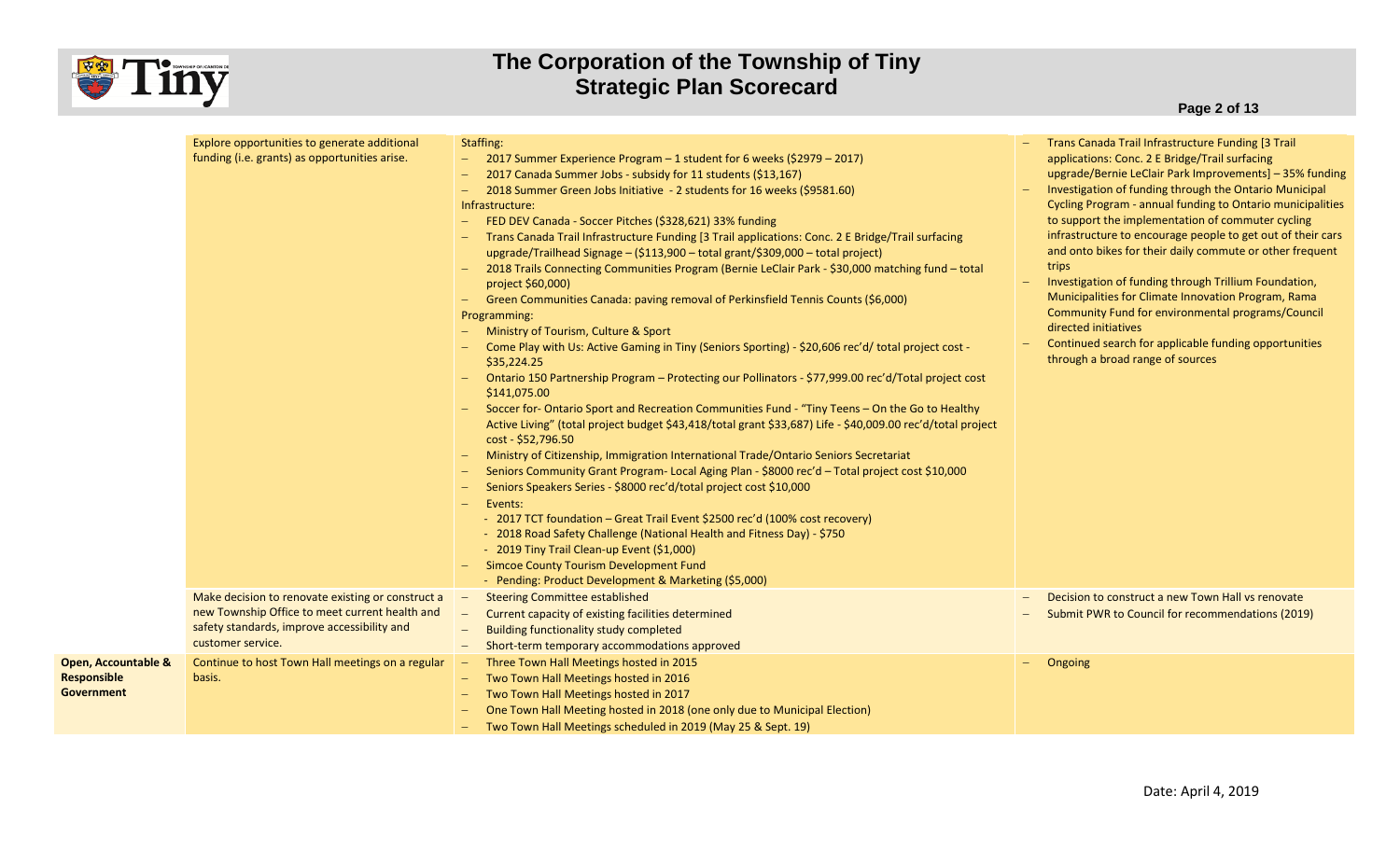

| <b>Build Organizational</b><br><b>Resilience</b> | <b>Bill 68 Requirements</b>                                                                                                                                         | Appointment of Integrity Commissioner - April 2018<br>$\hspace{0.1mm}-\hspace{0.1mm}$<br>Council Training - Ethics and Integrity Orientation - January 9, 2019<br>Council Code of Conduct - January 30, 2019<br>Code of Conduct for Local Boards - March 11, 2019<br>$\overline{\phantom{0}}$<br><b>Conflict of Interest Declaration - Completed</b><br>$\overline{\phantom{0}}$<br>Policy to govern the relationship b/w Council and staff - March 11, 2019<br>Policy for Pregnancy and Parental Leave for Members of Council - March 11, 2019<br>$\qquad \qquad -$ |                                                                                                                     |
|--------------------------------------------------|---------------------------------------------------------------------------------------------------------------------------------------------------------------------|----------------------------------------------------------------------------------------------------------------------------------------------------------------------------------------------------------------------------------------------------------------------------------------------------------------------------------------------------------------------------------------------------------------------------------------------------------------------------------------------------------------------------------------------------------------------|---------------------------------------------------------------------------------------------------------------------|
|                                                  | Explore opportunities to increase community<br>engagement on local issues by creating<br><b>Community Roundtables and/or Advisory Panels</b><br>on specific issues. | Senior Advisory Committee, Policing Task Force, Lafontaine and Wyevale Master Plan Implementation<br>Committees.<br>Revised delegation process at Committee of the Whole and Council Meetings/ Open and accessible<br>delegation process established.<br>Council approved Police Services Board Section 10 Contract – Police Services Board underway with<br>expansion to 5 member board.<br>Appointment of volunteers to Committees of Council for Council's Term 2018-2022                                                                                         | Ongoing<br>$\hspace{0.1mm}-\hspace{0.1mm}$                                                                          |
|                                                  | Complete a comprehensive Human Resources<br>Management Plan focusing on staff recruitment<br>and retention, staff training and development.                         | Org Review from PW 95% complete<br>$\overline{\phantom{m}}$<br>Org Review from Building Department (2019 Budget)                                                                                                                                                                                                                                                                                                                                                                                                                                                     | Ongoing<br>$\qquad \qquad -$<br>Hiring EIT in 2019<br>Examine possibility North Simcoe shared HR resource<br>(2019) |
|                                                  | Complete a comprehensive Human Resources<br>Management Plan focusing on succession<br>planning                                                                      |                                                                                                                                                                                                                                                                                                                                                                                                                                                                                                                                                                      | Planned 2019                                                                                                        |
|                                                  | <b>Complete a Staff Training Needs Assessment to</b><br>identify gaps in staffing needs.                                                                            |                                                                                                                                                                                                                                                                                                                                                                                                                                                                                                                                                                      | Planned 2019<br>Examine possibility North Simcoe shared HR resource<br>(2019)                                       |
|                                                  | Develop and implement a Corporate Training<br><b>Strategy including Team Building</b>                                                                               | Corporate-wide Customer Service Training - Completed 2016                                                                                                                                                                                                                                                                                                                                                                                                                                                                                                            | Ongoing                                                                                                             |
|                                                  | <b>Review Performance Management System</b>                                                                                                                         |                                                                                                                                                                                                                                                                                                                                                                                                                                                                                                                                                                      | Planned 2019<br>$-$                                                                                                 |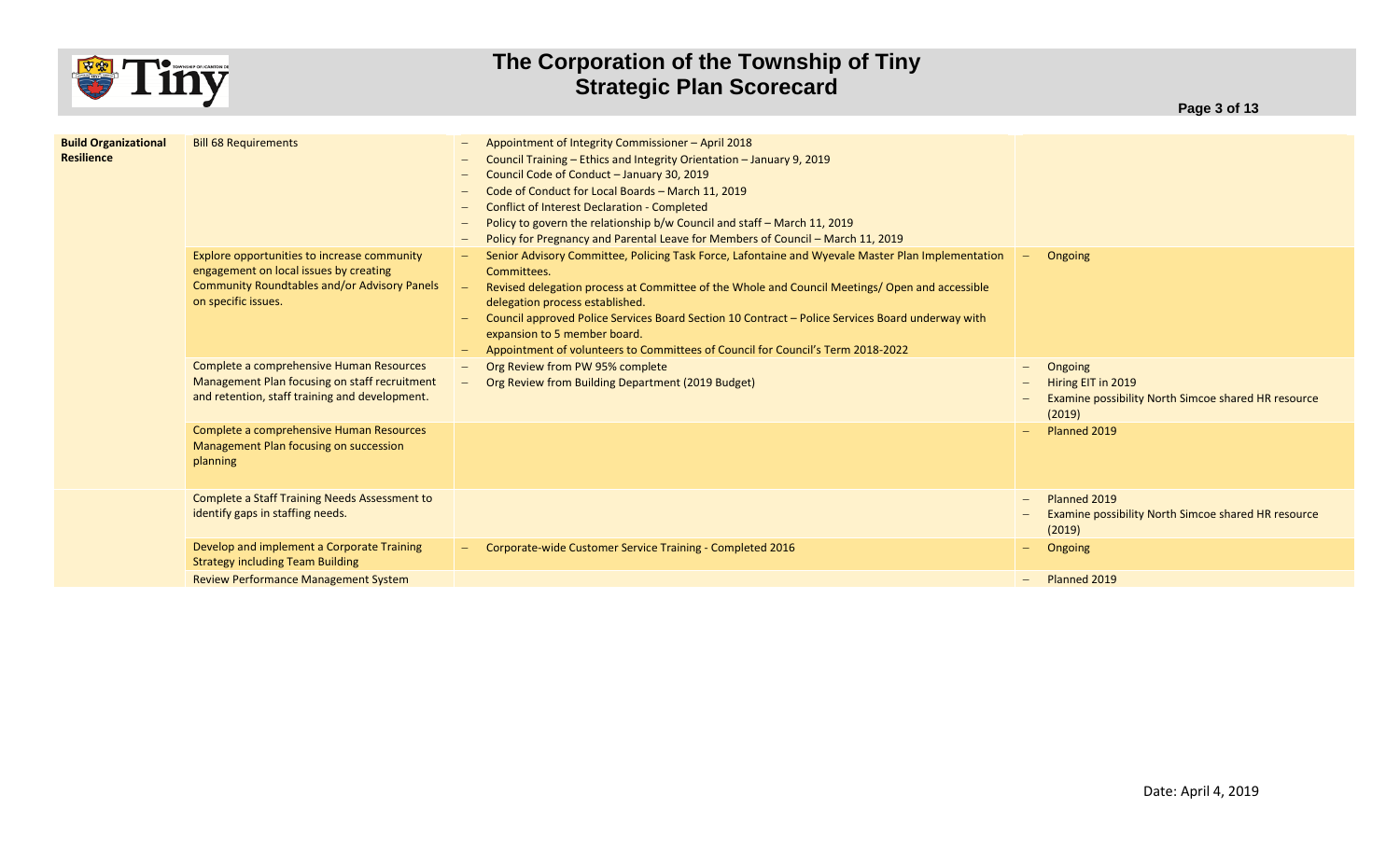

**Page 4 of 13**

| <b>Goal 2 - Build Prosperity</b>                                   |                                                                                                                                                                                                                                                                                                                                                                           |                                                                                                                                                                                                                                                                                          |                                                                                                                                                                                                     |  |  |  |
|--------------------------------------------------------------------|---------------------------------------------------------------------------------------------------------------------------------------------------------------------------------------------------------------------------------------------------------------------------------------------------------------------------------------------------------------------------|------------------------------------------------------------------------------------------------------------------------------------------------------------------------------------------------------------------------------------------------------------------------------------------|-----------------------------------------------------------------------------------------------------------------------------------------------------------------------------------------------------|--|--|--|
| <b>Objectives</b>                                                  | <b>Strategic Priorities</b>                                                                                                                                                                                                                                                                                                                                               | <b>Key Achievements</b>                                                                                                                                                                                                                                                                  | <b>Next Steps</b>                                                                                                                                                                                   |  |  |  |
| <b>Grow the Economy</b>                                            | Be "Business Ready." Ensure OP & ZBL support growth and<br>development in the right places. Identify opportunities for policy<br>and regulations to support the emerging economy.                                                                                                                                                                                         | New OP adopted by Council in November 2018<br>New OP submission package received by the County of Simcoe<br>Commencement of comprehensive ZBL review (2019 Budget)                                                                                                                       | Work with County of Simcoe to have new Official Plan approved<br>Review and update Zoning By-law based on new Official Plan.                                                                        |  |  |  |
|                                                                    | Support the efforts of EDCNS and our current economic<br>development initiatives                                                                                                                                                                                                                                                                                          | Financial support provided of local tax levy approved for 2018 (approx.<br>\$50,000                                                                                                                                                                                                      | Consideration for increase to 0.75% of local tax levy in 2019<br>budget deliberations (approx. \$75,000)                                                                                            |  |  |  |
|                                                                    | Focus commercial and industrial development to existing<br>designated lands                                                                                                                                                                                                                                                                                               | New OP adopted by Council in November 2018<br>$ \,$<br>New OP submission package received by the County of Simcoe<br>Commencement of comprehensive ZBL review (2019 Budget)                                                                                                              | Work with County of Simcoe to have new Official Plan approved<br>Review and update Zoning By-law based on new Official Plan.                                                                        |  |  |  |
|                                                                    | Recognize and support the retention and expansion of existing<br>local businesses                                                                                                                                                                                                                                                                                         | In conjunction with EDCNS Initiatives and local priorities<br>$-$                                                                                                                                                                                                                        | Ongoing                                                                                                                                                                                             |  |  |  |
|                                                                    | Work with EDCNS to identify opportunities to strengthen and<br>support local businesses.                                                                                                                                                                                                                                                                                  | Ongoing<br>$\sim$                                                                                                                                                                                                                                                                        | Ongoing                                                                                                                                                                                             |  |  |  |
|                                                                    | Work with EDCNS to identify new opportunities for economic<br>growth that enables the existing community character to be<br>retained (e.g. culinary tourism, agri-business, sustainable<br>agriculture, artisanal food products, growth of market based<br>crops, organic farming, value-added agriculture, ecotourism,<br>recreational tourism, adventure tourism, etc.) | EDCNS / Destination Marketing Organization (DMO) Partnerships                                                                                                                                                                                                                            | Ongoing                                                                                                                                                                                             |  |  |  |
|                                                                    | Work with partners to establish a local Food Hub to promote<br>local product processing                                                                                                                                                                                                                                                                                   | Undertaken at County level with participation by local municipalities<br>Supporting Farm Fresh initiatives                                                                                                                                                                               | Ongoing support                                                                                                                                                                                     |  |  |  |
|                                                                    | Work with partners to explore opportunities to create value-<br>added agriculture (e.g. create a distribution hub and supply local<br>stores).                                                                                                                                                                                                                            | Working in collaboration with Simcoe County.                                                                                                                                                                                                                                             | Ongoing support                                                                                                                                                                                     |  |  |  |
|                                                                    | Work with agricultural partners to develop a Tiny Farm Brand<br>and capitalize on the local food movement, culinary tourism and<br>sustainable agriculture and agri-business                                                                                                                                                                                              | EDCNS/DMO Initiatives.<br>Hired two summer stewards to investigate and research feasibility and viability<br>of "made in Tiny" local farmers' market and Tiny Agricultural Tours.<br>Organized Farm Crawl September 2018 - promoting local farmers and<br>community gardens through tour | Investigate and research feasibility and viability of "made in Tiny"<br>local farmers' market.                                                                                                      |  |  |  |
|                                                                    | Work as a key partner with others to develop an Agricultural<br>Food Strategy for Central Ontario (County of Simcoe, Georgian<br>College)                                                                                                                                                                                                                                 | Construction and planting of Community Gardens                                                                                                                                                                                                                                           | Ongoing<br>Ongoing                                                                                                                                                                                  |  |  |  |
| <b>Advocate for</b><br><b>Advancements to</b><br><b>Technology</b> | Improve broadband, high speed access and cellular service to<br>support the growth of home-based business and e-commerce<br>and to improve Township operational efficiency and<br>effectiveness (i.e. SWIFT Project)                                                                                                                                                      | Collaboration with County of Simcoe (i.e.: Swift Project)<br>Participation in 'Gap Analysis' North Simcoe/NSCFDC Funding Agreement<br>Township Telecommunications Facility Policy was updated to ensure<br>streamlined process for new towers.                                           | Ongoing<br>Development of business case to attract ISP's (internet Service<br>Providers)<br>Create a task force group with adjacent community and<br>stakeholders to advance plan to meet priority. |  |  |  |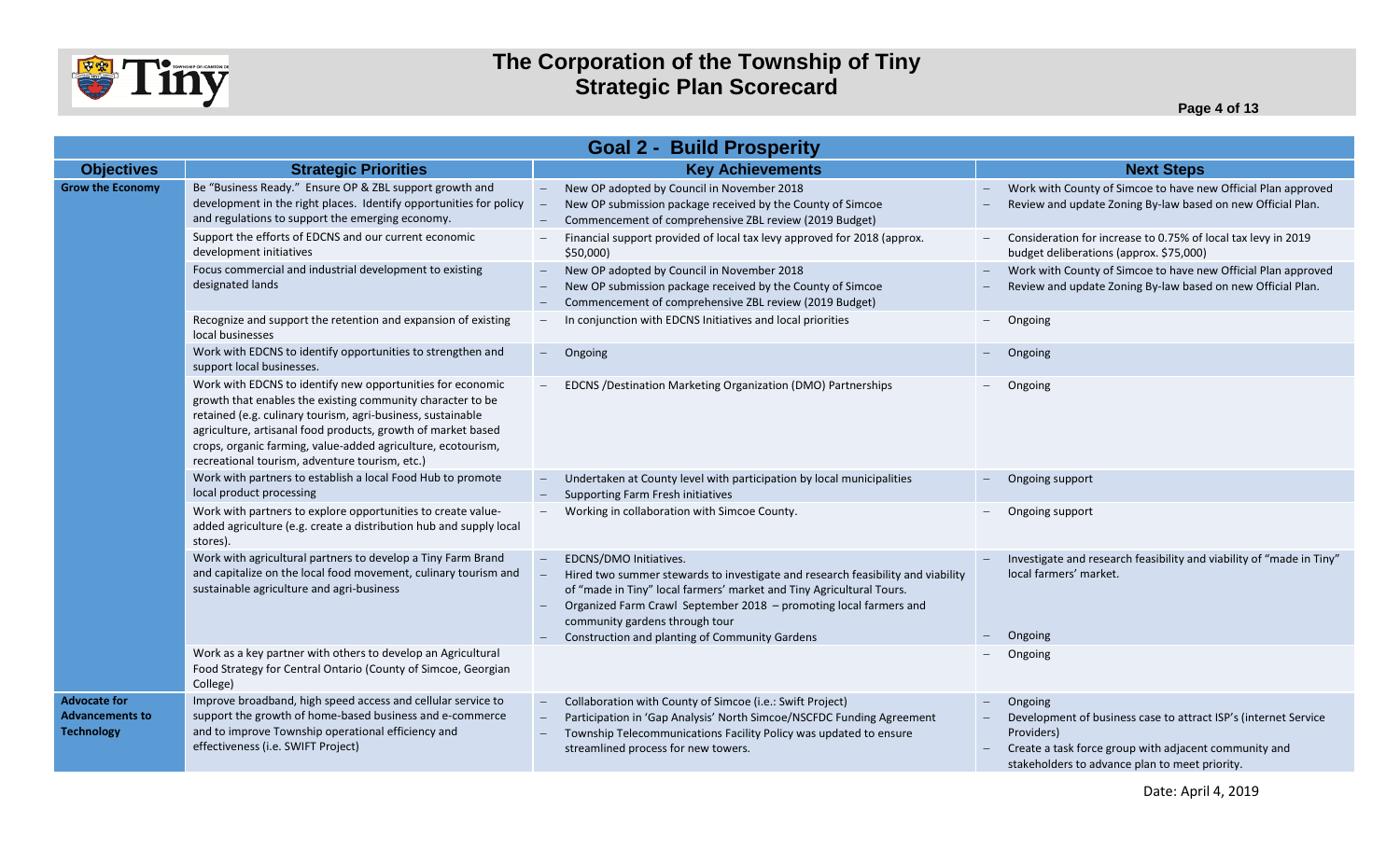

**Page 5 of 13**

|                            | <b>Goal 3 - Healthy Environment and Sustainable Community Planning</b>                                                                                                        |                                                                                                                                                                                                                                                                                                                                                                                                                                                                                                                                                                                                                                                                                                                                                                                                                                                                                                                                                                                                                                                                                                                                                                                                                                                                                                                                                                                                                                                                                                                                                                                                                                   |                                                                                                                                                                                                                                                    |  |  |
|----------------------------|-------------------------------------------------------------------------------------------------------------------------------------------------------------------------------|-----------------------------------------------------------------------------------------------------------------------------------------------------------------------------------------------------------------------------------------------------------------------------------------------------------------------------------------------------------------------------------------------------------------------------------------------------------------------------------------------------------------------------------------------------------------------------------------------------------------------------------------------------------------------------------------------------------------------------------------------------------------------------------------------------------------------------------------------------------------------------------------------------------------------------------------------------------------------------------------------------------------------------------------------------------------------------------------------------------------------------------------------------------------------------------------------------------------------------------------------------------------------------------------------------------------------------------------------------------------------------------------------------------------------------------------------------------------------------------------------------------------------------------------------------------------------------------------------------------------------------------|----------------------------------------------------------------------------------------------------------------------------------------------------------------------------------------------------------------------------------------------------|--|--|
| <b>Objectives</b>          | <b>Strategic Priorities</b>                                                                                                                                                   | <b>Key Achievements</b>                                                                                                                                                                                                                                                                                                                                                                                                                                                                                                                                                                                                                                                                                                                                                                                                                                                                                                                                                                                                                                                                                                                                                                                                                                                                                                                                                                                                                                                                                                                                                                                                           | <b>Next Steps</b>                                                                                                                                                                                                                                  |  |  |
| A healthier<br>environment | Work with key partners to find an<br>alternative to untreated septage<br>spreading.                                                                                           | Project on hold pending Provincial Review<br>Participation on Provincial Review<br>New OP provides policy of septage spreading                                                                                                                                                                                                                                                                                                                                                                                                                                                                                                                                                                                                                                                                                                                                                                                                                                                                                                                                                                                                                                                                                                                                                                                                                                                                                                                                                                                                                                                                                                    | <b>Pending Provincial Policy Review</b>                                                                                                                                                                                                            |  |  |
|                            | Address the issue of public beach<br>access by implementing a<br>comprehensive Beach Enjoyment<br><b>Strategy for Tiny (Project BEST)</b>                                     | Pilot Parking Strategy - Completed 2016<br>Review of 2016 Pilot Parking Program - Completed November 1, 2016<br>Site Tour of Major Beach Parks<br>Expansion of Parking Program, Spring 2017<br>\$25,000 approved in 2017 for 5 beach parks wayfinding master plan<br>Established Municipal Land extent in Plan 691, LAMP                                                                                                                                                                                                                                                                                                                                                                                                                                                                                                                                                                                                                                                                                                                                                                                                                                                                                                                                                                                                                                                                                                                                                                                                                                                                                                          | Support for signage delineation & encroachments<br>Establish Capital Budget for 2019 to expand on delineation                                                                                                                                      |  |  |
|                            | Protect existing water quality by<br>continuing to implement Source<br><b>Water Protection</b>                                                                                | Completed and ongoing collaboration with the SSEA<br>Funded 2017 Source Water Protection Management Fees<br>Water Department adherence to Drinking Water Quality Management Standard and all regulatory requirements<br>Working with SSEA for the monitoring of well results from the well heads                                                                                                                                                                                                                                                                                                                                                                                                                                                                                                                                                                                                                                                                                                                                                                                                                                                                                                                                                                                                                                                                                                                                                                                                                                                                                                                                  | Ongoing                                                                                                                                                                                                                                            |  |  |
|                            | Explore opportunities to advance<br>the Township's Environment First<br>philosophy (shoreline protection,<br>sand dune and cobble beach<br>preservation; tree cutting by-law) | Support for various environmental initiatives including:<br>- Sustainable Severn Sound/ Severn Sound Environmental Association<br>- Focus on invasive species, water quality, and beach stewardship<br>- Beach Stewardship Groups (Balm, Bluewater, Woodland)<br>- Focus on phragmites through Lynn Short, Humber College and SSEA appointment of Invasive Species Coordinator<br>$-2017$<br>- 2017/2018 tree planting at soccer pitches location in partnership with NS Anglers & Hunters<br>- Official Plan adopted (November 2018)<br>- Pollinator Program 2017<br>- Local Food Project 2018<br>- Creation and planting of new gardens (10); enhanced gardens (17)<br>2017 Beach/Park Stewardship Initiatives through Volunteers:<br>- 3 Woodland Beach phrag digs/pulls; annual Conc. 15 beach clean-up; annual Balm Beach clean-up; 1 Yarwood<br>Point phrag dig/pull; 1 Wahnekewening Beach phrag dig in conjunction with SSEA; Bluewater Beach litter pick-up<br>& fall planting; 3 roadside clean-ups (spring); partnership with NS Anglers & Hunters in planting 100 trees at CBO<br>Park; 1 tree planted through the Tree & Bench Commemorative Program; garden beautification at 3 locations<br>(LA/Bernie LeClair/TTCC)<br>2018 Beach/Park Stewardship Initiatives through volunteers:<br>- 3 Woodland Beach Phrag digs/pulls; annual Conc. 15 beach clean-up; annual Balm Beach clean-up; 1 Yarwood<br>Point Phrag dig/pull; 1 Wahnekewening Beach phrag dig in conjunction with SSEA and Lynn Short; 3 spring<br>roadside clean-ups; garden beautification at 5 locations (LA, Bernie LeClair, TTCC, Wyevale, Perk) | Ongoing<br>Fall tree planting at soccer pitches location in partnership<br>with NS Anglers & Hunters<br>Investigation of funding through Municipalities for Climate<br>Innovation Program to pursue youth environmental<br>stewardship initiatives |  |  |
|                            |                                                                                                                                                                               | - Sponsorship of Farlain Lake Association with Aquatic Weedfest Festival (in kind contributions of \$1682.00) - in its<br>continuing efforts to manage the invasive aquatic plant Eurasian Watermilfoil in Farlain Lake and educate lake                                                                                                                                                                                                                                                                                                                                                                                                                                                                                                                                                                                                                                                                                                                                                                                                                                                                                                                                                                                                                                                                                                                                                                                                                                                                                                                                                                                          | Revisit contribution in 2019                                                                                                                                                                                                                       |  |  |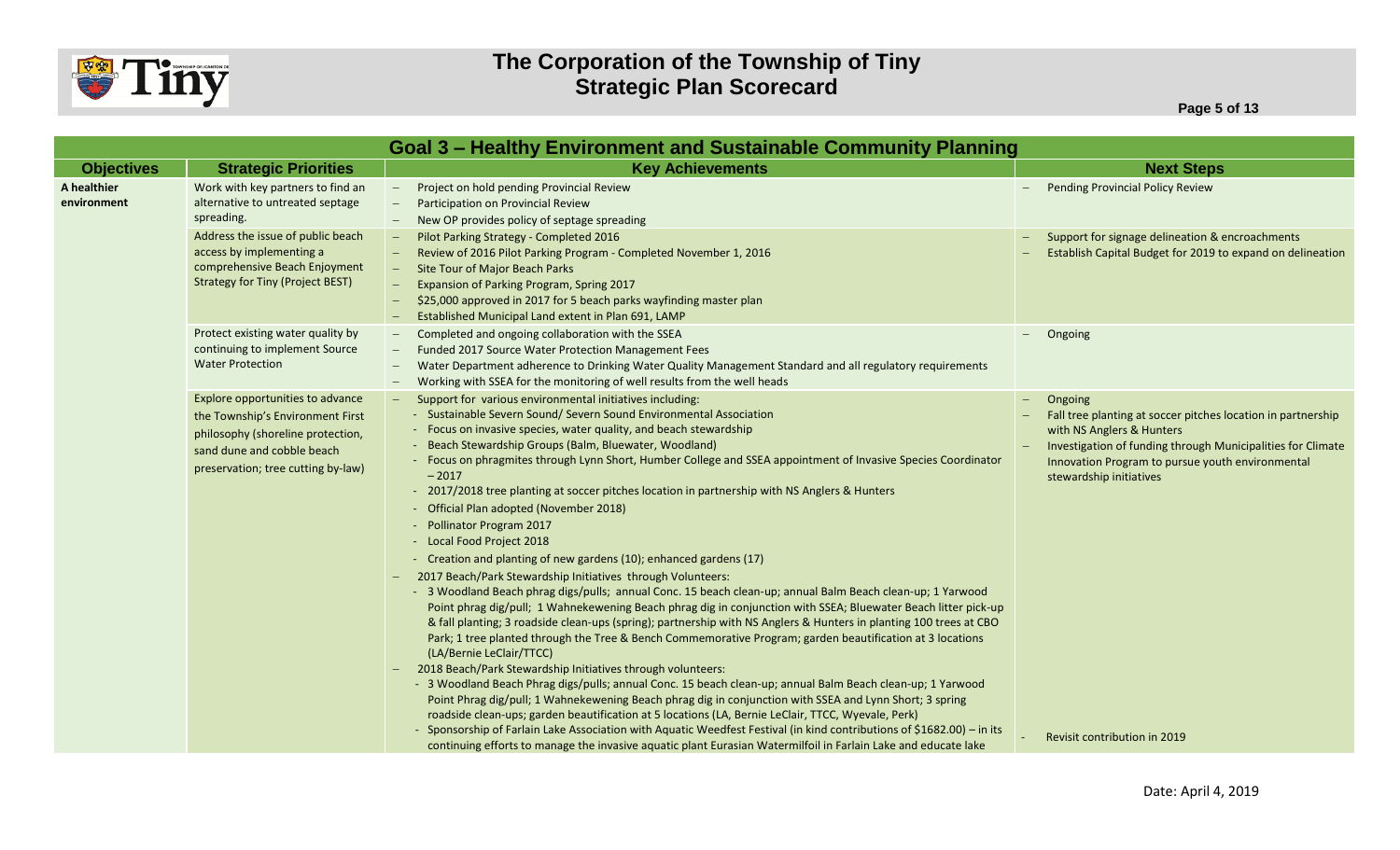

|                                                                                                                   |                                                                                                                                                                                 | community residents and visitors about the threat of invasive species, the Association organized a fundraising<br>event at Toanche Park.<br>- Financial contribution of \$8000 to Farlain Lake Association in 2018 for removal of Eurasian Watermilfoil in Farlain<br>Lake<br>- Continued partnership with Georgian College - Engineering & Environmental Technologies - for volunteer<br>stewardship opportunities<br>- Participation in PCP Program "Partners for Climate" Protection                                                                                                                                                                                                                 |                                                                                                                                                                                                                                                                                                                                                                                                                                                                                                                 |
|-------------------------------------------------------------------------------------------------------------------|---------------------------------------------------------------------------------------------------------------------------------------------------------------------------------|---------------------------------------------------------------------------------------------------------------------------------------------------------------------------------------------------------------------------------------------------------------------------------------------------------------------------------------------------------------------------------------------------------------------------------------------------------------------------------------------------------------------------------------------------------------------------------------------------------------------------------------------------------------------------------------------------------|-----------------------------------------------------------------------------------------------------------------------------------------------------------------------------------------------------------------------------------------------------------------------------------------------------------------------------------------------------------------------------------------------------------------------------------------------------------------------------------------------------------------|
| A resilient<br>environment                                                                                        | Develop Official Plan policies that<br>promote balanced growth and<br>environmental sustainability                                                                              | New OP adopted by Council in November 2018<br>New OP submission package received by the County of Simcoe<br>Commencement of comprehensive ZBL review (2019 Budget)                                                                                                                                                                                                                                                                                                                                                                                                                                                                                                                                      | Work with County of Simcoe to have new Official Plan<br>approved<br>Review and update Zoning By-law based on new Official<br>Plan.                                                                                                                                                                                                                                                                                                                                                                              |
|                                                                                                                   | Continue to support research into<br>conditions that cause invasive<br>species (Lake Huron Centre for<br><b>Coastal Conservation)</b>                                           | Ongoing (funding and support provided)<br>Working collaboratively with County of Simcoe/SSEA<br>Working collaboratively with Farlain Lake Community Association and 2018 Sponsorship (\$8000)<br>Funding of shared Invasive Species Coordinator through the SSEA - 2017<br><b>Staff Education:</b><br>- Phragmites Workshop – Georgian Bay Forever (May 2 – 2 staff)<br>- Monarch Butterfly Workshop - Wye Marsh (Aug 2 - 2 staff)<br>- Creating an Invasive Plant Management Strategy (Sept. - 3 staff)<br>- Climate Change Tools for Municipalities - SSS (Sept. - 3 staff)<br>Township sponsoring of Aquatic Weedfest.<br>PW working with Council approved projects with Lynn Short, Humber College. | Ongoing partnerships to be explored                                                                                                                                                                                                                                                                                                                                                                                                                                                                             |
| Improve the quality of<br>municipal<br>infrastructure &<br>improve the use of<br>existing municipal<br>facilities | Continue to invest in and manage<br>municipal assets through ongoing<br>implementation of the Township<br><b>Municipal Asset Management</b><br>Strategy (roads, bridges, parks) | Ongoing (including Capital Asset Replacement Strategy, Roads Program, 10 year Capital Planning).<br>Construction of 2 regulation-sized soccer fields, replacing substandard pitches.<br>Received funding through Trans Canada Trail Fund for Conc. 2 E bridge rehabilitation; trails surfacing upgrade;<br>interpretive signage<br>Received funding through Grants Connecting Communities for Bernie LeClair Improvements<br>5 year Roads and Bridges Plan completed                                                                                                                                                                                                                                    | Recreation Master Plan to review parks facilities/sports<br>fields, providing long term funding recommendations<br>Application through Trans Canada Trail Fund for Conc. 2 E<br>bridge rehabilitation; trails surfacing upgrade; Bernie<br>LeClair improvements<br>5 year Roads and Bridges plan<br>Annual Capital spending based on 5 Year Plan, resident<br>input and Roads department audits<br>Investigate and recommend alternate surface treatment<br>options for increased durability and cost reduction |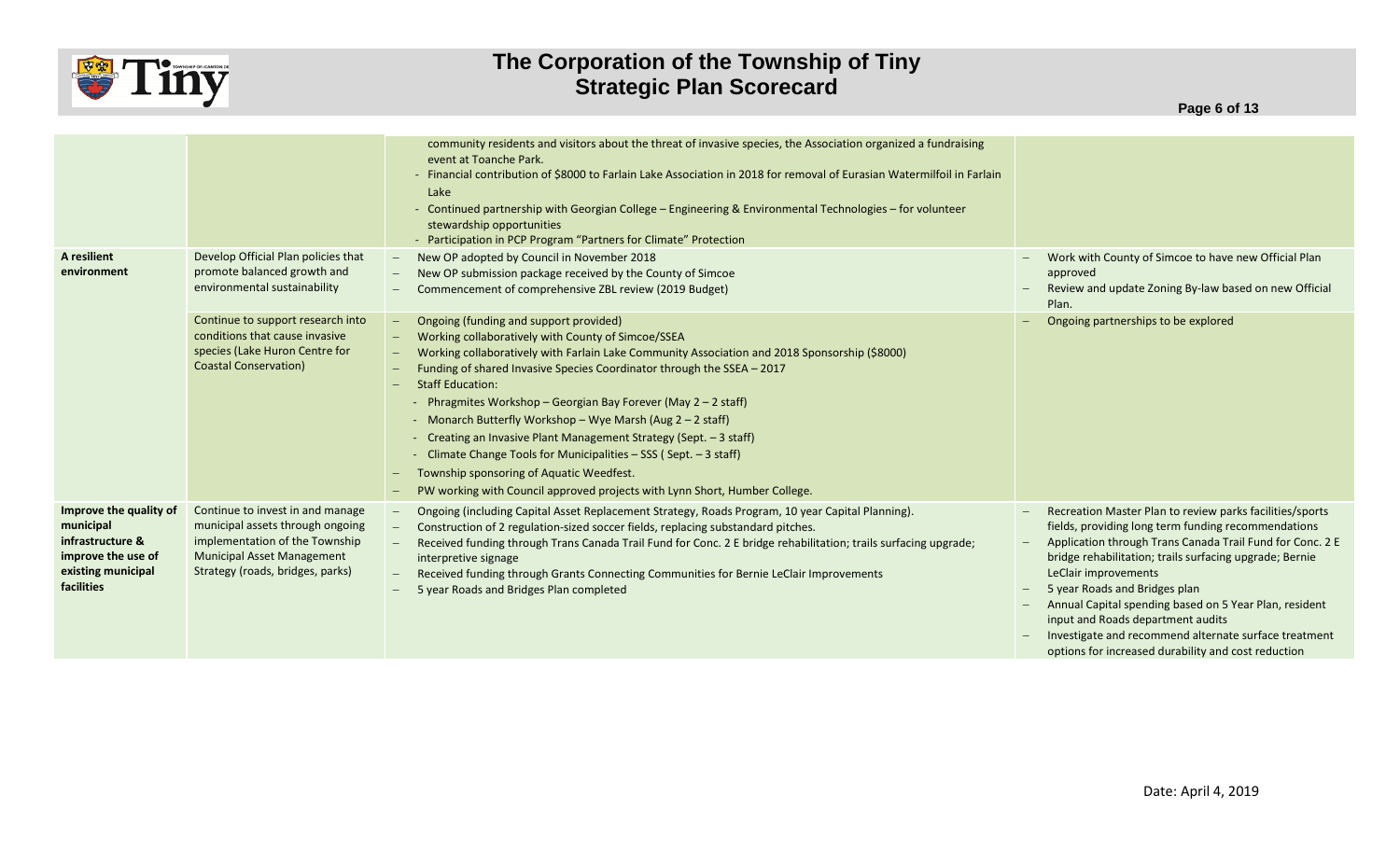

|                                                                                                                   | Identify opportunities to enhance<br>facilities at existing municipal parks<br>with an emphasis on beachfront<br>parks and public spaces | Review of existing Master Plans for Balm Beach, Lafontaine Beach, Jackson Beach, Woodland Beach, and Bluewater<br>Beach, trails<br><b>Implementation of Parking Strategy</b><br>Implementation of Wyevale Park Master Plan and appointment of Wyevale Park Master Plan Steering Committee<br>Implementation of Lafontaine Beach Park Master Plan and appointment of Lafontaine Beach Park Master Plan<br><b>Advisory Committee</b><br>Initiate Major Beach Park Wayfinding Master Plan<br>Initiate Recreation Master Plan Project<br>Mobile Skate Park placed at four locations throughout summer months (Balm Beach, Lafontaine, Wyevale,<br>Perkinsfield)                                                                                                                                         | Ongoing<br>$-$                                                                                                                                                                                                            |
|-------------------------------------------------------------------------------------------------------------------|------------------------------------------------------------------------------------------------------------------------------------------|-----------------------------------------------------------------------------------------------------------------------------------------------------------------------------------------------------------------------------------------------------------------------------------------------------------------------------------------------------------------------------------------------------------------------------------------------------------------------------------------------------------------------------------------------------------------------------------------------------------------------------------------------------------------------------------------------------------------------------------------------------------------------------------------------------|---------------------------------------------------------------------------------------------------------------------------------------------------------------------------------------------------------------------------|
| Improve the quality of<br>municipal<br>infrastructure &<br>improve the use of<br>existing municipal<br>facilities | Develop a strategy to promote<br>increased use of existing<br>community facilities and<br><b>Community Centres</b>                       | Increase winter programing by 133%.<br>$-$<br>Partnerships with recreation providers (Little Kickers, Karate, Ballroom Dancing, Huronia Soccer, Ball Providers -<br>Lafontaine, Wyevale, Toanche, Wyebridge)<br>Pickleball-Shuffleboard Fall Programming (4 sessions/week)<br>Fee schedule by-law: waiving of fees for community based service organizations that support township<br>programming - facility used by Tiny Lions Club & NS Anglers & Hunters<br>Increased programming through contracted fitness and program providers                                                                                                                                                                                                                                                               | Ongoing                                                                                                                                                                                                                   |
| <b>Commit to sustainable</b><br>community planning<br>throughout the<br>Township                                  | Partner with the County of Simcoe<br>to support the development of an<br><b>Affordable Housing Strategy</b>                              | Township staff actively participate in the County's Affordable Housing Working Group<br>Township provides affordable housing stats to the County on an on-going basis<br>More affordable housing policies included in new OP                                                                                                                                                                                                                                                                                                                                                                                                                                                                                                                                                                        | New ZBL to include additional affordable housing<br>permissions.                                                                                                                                                          |
|                                                                                                                   | <b>Master Plan implementation</b><br>(Lafontaine, Balm Beach, Wyevale<br>and Trails)                                                     | Lafontaine Beach Master Plan Advisory Committee - Established 2016<br>$\overline{\phantom{m}}$<br>Wyevale Park Master Plan Steering Committee - Established 2016. Phase I Scheduled Completion December 2016<br>Installation of accessible playground, pavilion and bocce ball courts at Lafontaine Beach Park.                                                                                                                                                                                                                                                                                                                                                                                                                                                                                     | Tender for washroom and trails at Lafontaine Beach Park<br>(2020/1)<br>Complete trail network and delineation for Lafontaine<br>Beach Park (2019 Capital)<br>Comprehensive review through Recreation Master Plan<br>Study |
|                                                                                                                   | Review the existing permitting and<br>planning process with a view to<br>streamlining and simplifying the<br>approval process            | All Building Permit Applications and Septic Permit Applications have been updated in order to make them more<br>user friendly<br>All Applications are available on the Township website<br>The Planning & Development webpage has been revised and updated<br>Fact Sheets have been developed (i.e. Building on a Vacant Lot, Beach Ownership, Secondary Apartments, etc.) and<br>are available on the Township website and the Municipal Office<br><b>Electronic conversion of Entrance Permitting</b><br>Developed a self-serve zoning tool (Interactive Zoning Map) for the Township website that allows users to easily<br>search the zoning of a property<br>Sewage Re-inspection Letter revised to make it easier to understand and provide additional education on private<br>sewage systems | Continue to evaluate Building and Planning process based<br>on feedback on changes made.                                                                                                                                  |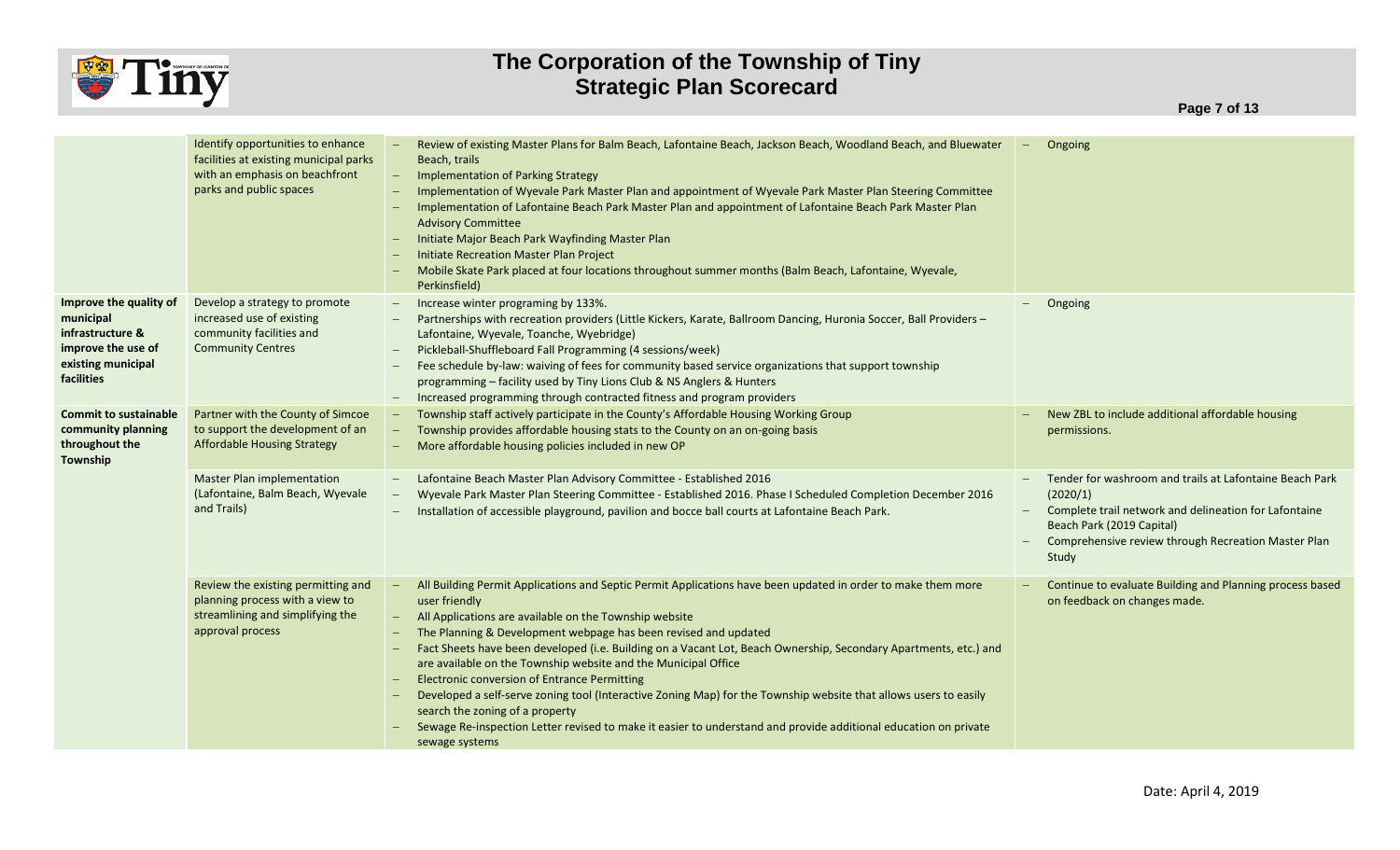

| Goal 4 – Promote Community Health, Safety and Well-being            |                                                                                                                                                                  |                                                                                                                                                                                                                                                                                                                                                                                                                                                                                                                                                                                                                                                                                                                                                                                                                                                                                                                                                                                                                                                                                                                                                                                                                                                                                                                                                                                                                                                                                                                                                                                                                                                                                                               |                                                                                                                                                                                                                                                                                                                                                                                                                                                                                                                                                                                        |  |  |
|---------------------------------------------------------------------|------------------------------------------------------------------------------------------------------------------------------------------------------------------|---------------------------------------------------------------------------------------------------------------------------------------------------------------------------------------------------------------------------------------------------------------------------------------------------------------------------------------------------------------------------------------------------------------------------------------------------------------------------------------------------------------------------------------------------------------------------------------------------------------------------------------------------------------------------------------------------------------------------------------------------------------------------------------------------------------------------------------------------------------------------------------------------------------------------------------------------------------------------------------------------------------------------------------------------------------------------------------------------------------------------------------------------------------------------------------------------------------------------------------------------------------------------------------------------------------------------------------------------------------------------------------------------------------------------------------------------------------------------------------------------------------------------------------------------------------------------------------------------------------------------------------------------------------------------------------------------------------|----------------------------------------------------------------------------------------------------------------------------------------------------------------------------------------------------------------------------------------------------------------------------------------------------------------------------------------------------------------------------------------------------------------------------------------------------------------------------------------------------------------------------------------------------------------------------------------|--|--|
| <b>Objectives</b>                                                   | <b>Strategic Priorities</b>                                                                                                                                      | <b>Key Achievements</b>                                                                                                                                                                                                                                                                                                                                                                                                                                                                                                                                                                                                                                                                                                                                                                                                                                                                                                                                                                                                                                                                                                                                                                                                                                                                                                                                                                                                                                                                                                                                                                                                                                                                                       | <b>Next Steps</b>                                                                                                                                                                                                                                                                                                                                                                                                                                                                                                                                                                      |  |  |
| Support community/<br>population health and<br>wellness             | Advocate for better health care for<br>residents by working collaboratively<br>to recruit primary health care<br>community clinics and clinicians to<br>the Area | Participation in North Simcoe healthcare forums(s) advocating for local services/local hospital funding.<br>Funding provided for Georgian Bay General Hospital and Physician Recruitment<br>Recreation Master Plan Objective is to enhance traditional parks & recreation by integrating the concept of<br>healthy, active living with long term recommendation strategies<br>Affordable Recreation Program developed in 2017 – offers increased opportunities to residents who may require<br>financial assistance<br>National Health and Fitness Day - event where Tiny promotes a healthy, active community.<br>Adoption of Breastfeeding Friendly Place Policy                                                                                                                                                                                                                                                                                                                                                                                                                                                                                                                                                                                                                                                                                                                                                                                                                                                                                                                                                                                                                                            | Review annually                                                                                                                                                                                                                                                                                                                                                                                                                                                                                                                                                                        |  |  |
| <b>Develop recreational</b><br>opportunities across<br>the Township | Complete a Parks & Recreation<br><b>Master Plan</b>                                                                                                              | Funded 2017 (\$75,000)<br>Consultant hired and project initiated<br>Master Plan Presentation to Council (May 2019)<br>Senior Recreation opportunities provided through 2016 Grant<br>- Pickleball (4 sessions per week)<br>- Shuffleboard (1 session per week)<br>Soccer programming for children and youth expanded to 3 seasons (spring/summer/fall)<br>Completion of 2 regulation sized soccer pitches along with walking loop trail<br>Grand opening of Dog Park at CBO Park<br>Continued delivery of day camps (summer/March break), skate park, skating, swimming, tennis, golf, soccer<br>programs, and fitness classes<br>National Health & Fitness Day in June offering a variety of recreational opportunities.<br>Initiating a Beach Park Wayfinding Master Plan - signage will identify 5 large water parks, and include parking,<br>amenities, distances/directional<br>Support/sponsorship of (4) Parks/ball Associations by waiving of fees for sports fields (valued at \$18,035.00 over 3<br>years)<br>Expansion of soccer program to young adults $(13 - 19)$ , adults and older adults through Soccer for Life grant<br>objectives - grant received from Ministry of Tourism, Culture and Sport (\$52,796.50) - also creating partnership<br>with Huronia Soccer Foundation<br>Support of Wyevale Disc Golf Project in Wyevale Park in conjunction with Wyevale Public School<br>Installation of accessible playground and bocce ball court at Lafontaine Beach Park<br>Installation of pavilion and walking paths at Lafontaine Beach Park<br>NEW 2019 Summer Playground Program - summer programming offered in Toanche and Lafontaine Parks<br>Draft Plan before Council in Spring 2018 | Draft Plan before Council in early 2019<br>Installation of playground and bocce ball at Lafontaine<br>Beach Park for 2017<br>Installation of pavilion and walking paths at Lafontaine<br>Beach Park for 2018<br>Tender and construction of washrooms at Lafontaine Beach<br>Park<br>Expansion of soccer program to young adults $(13 - 19)$ ,<br>adults and older adults through Soccer for Life grant<br>objectives - grant received from Ministry of Tourism,<br>Culture and Sport (\$52,796.50) - also creating partnership<br>with Huronia Soccer Foundation<br>Ongoing<br>Ongoing |  |  |
|                                                                     | Implement the Trails and Active<br>Transportation Plan to improve<br>walkability and active lifestyles                                                           | Trails Wayfinding Study - Completed 2016<br>Through the bench program, installed benches providing rest stops along trail<br>Defined and surfaced (wood chips) loop trail next to soccer pitches<br>Implementation of Accessible paths at Toanche, LA Park, LA Beach, Jackson Park<br>Development of Tiny Trail through funding received from the TCT and County (four grants)                                                                                                                                                                                                                                                                                                                                                                                                                                                                                                                                                                                                                                                                                                                                                                                                                                                                                                                                                                                                                                                                                                                                                                                                                                                                                                                                | Trans Canada Trails funding application to:<br>- Upgrade surface between Conc. 3 E and Town line<br>- Re-development of Bernie LeClair Park                                                                                                                                                                                                                                                                                                                                                                                                                                            |  |  |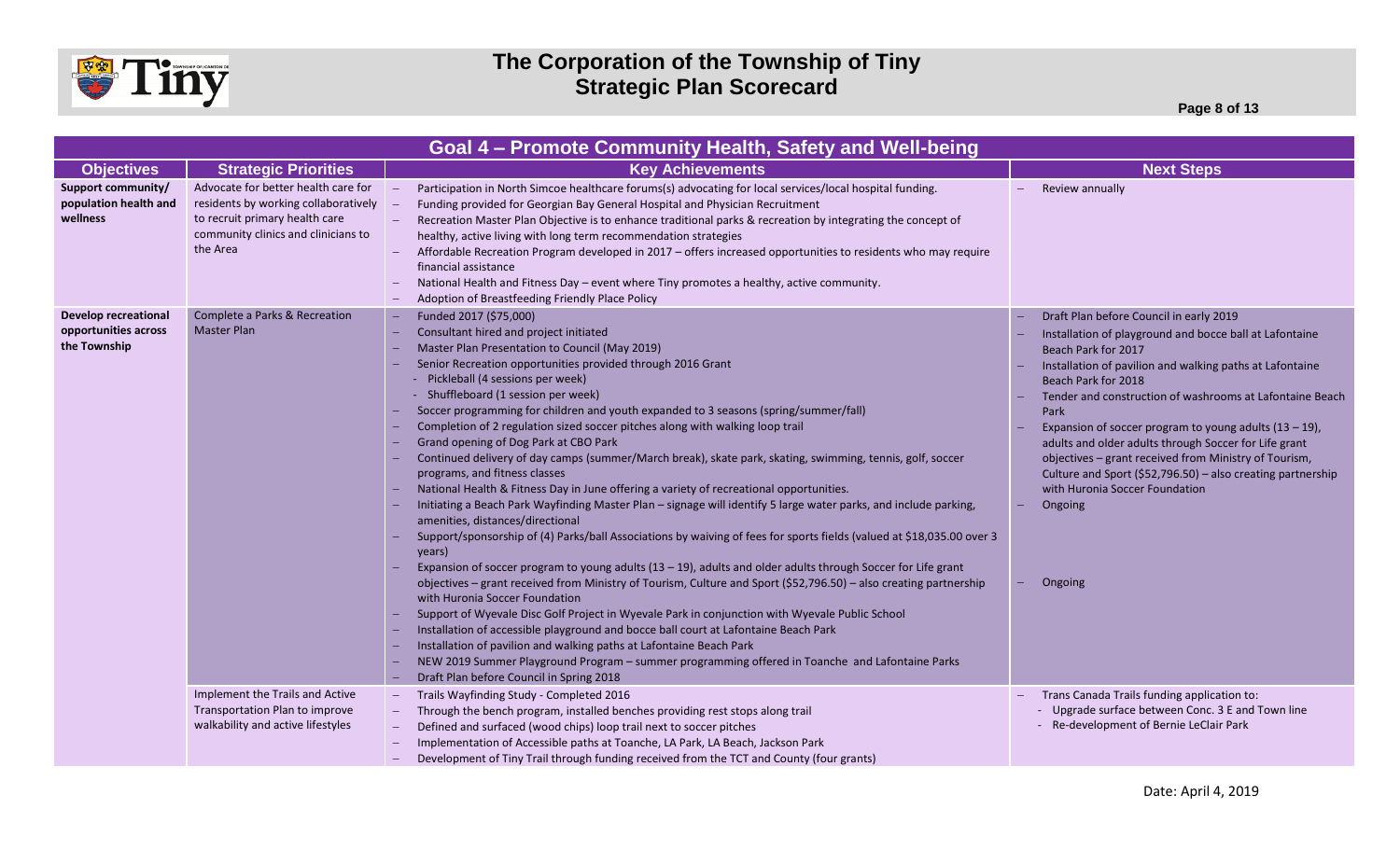

**Page 9 of 13**

|                                                                                   | Expand cycling routes and multi-use<br>trails (Lake Loop) with signage<br>(Share the Road)                                                             | Trails Wayfinding Study - Completed 2016<br>Installation of 13 Share the Road Signs on Champlain Road<br>Exploring Great Lakes Waterfront Trails expansion                                                                                                                                                                                                                                                                                                                                                                                                                                                                                                                                                                                                                                                    | Ongoing, including Major Beach Park Wayfinding Plan<br>Working collaboratively with North Simcoe and County<br>Review implementation of Bike lanes at time of road<br>construction based on capital funding and<br>Recreation/Planning input<br>Investigation of funding through the Ontario Municipal<br>Cycling Program - annual funding to Ontario municipalities<br>to support the implementation of commuter cycling<br>infrastructure to encourage people to get out of their cars<br>and onto bikes for their daily commute or other frequent<br>trips |
|-----------------------------------------------------------------------------------|--------------------------------------------------------------------------------------------------------------------------------------------------------|---------------------------------------------------------------------------------------------------------------------------------------------------------------------------------------------------------------------------------------------------------------------------------------------------------------------------------------------------------------------------------------------------------------------------------------------------------------------------------------------------------------------------------------------------------------------------------------------------------------------------------------------------------------------------------------------------------------------------------------------------------------------------------------------------------------|---------------------------------------------------------------------------------------------------------------------------------------------------------------------------------------------------------------------------------------------------------------------------------------------------------------------------------------------------------------------------------------------------------------------------------------------------------------------------------------------------------------------------------------------------------------|
| <b>Enhance community</b><br>services for<br>community members<br>(seniors, youth) | Explore opportunities to enhance<br>senior services by completing a<br>Seniors Strategy through the<br>establishment of a Senior Advisory<br>Committee | Formation of Senior Advisory Committee - Completed 2016<br>$\hspace{0.1mm}-\hspace{0.1mm}$<br>Seniors' Strategy Development - in process/Funding through grant application<br>Local Aging Plan received by Council in March 2017<br>Senior Symposium held in March 2017, launching Local Aging Plan (120 in attendance)<br>Successful grant received (\$8000) to offer a Senior Speaker Series to community (7 sessions on senior related<br>matters) - Sept 2017 - March 2018<br>Senior Advisory Committee has had 6 meetings<br>Senior Symposium held annually to update on aging plan and recognize senior contributions<br>New Seniors of the Year Award presented in June 2018<br>Creation of new North Simcoe Senior Coalition<br>Member of Age-Friendly Municipal Champions Network - County of Simcoe | Ongoing                                                                                                                                                                                                                                                                                                                                                                                                                                                                                                                                                       |
|                                                                                   | Explore opportunities to improve<br>Youth Programming by establishing<br>a Youth Advisory Council                                                      | Bursary program implemented in spring 2017 - program created to help students who are entering their post-<br>secondary education, including courses and training programs of technical and vocational nature - 5 recipients.<br>Bursary Program continued in 2018<br>Youth programming offered in July and August 2017 -40 participants.<br>Youth Advisory Committee funded in 2018<br>- "Tiny Teens - On the Go to Healthy Active Living" funded through grant<br>- Appoint of Youth to Advisory Committee (March 2019)<br>Hiring of contract Youth Coordinator<br>Offering a series of drop-in programs to youth 12 - 18<br>PRO grant (\$3500) and mentorship for development of Youth Council                                                                                                             | Youth Advisory Committee proposed in the 2018 budget<br>Expansion of Youth soccer program possible through Soccer<br>for Life Grant<br>Youth appointments slated for 2019<br>Ongoing<br>Ongoing                                                                                                                                                                                                                                                                                                                                                               |
|                                                                                   | Work with adjacent municipalities<br>to improve public transportation<br>within the Township and across the<br>County and beyond                       | Participation in County-wide review<br>Launching of LINX (Simcoe Public Transit from NS to Barrie)                                                                                                                                                                                                                                                                                                                                                                                                                                                                                                                                                                                                                                                                                                            | Investigation of funding through the Ontario Municipal<br>Cycling Program - annual funding to Ontario municipalities<br>to support the implementation of commuter cycling<br>infrastructure to encourage people to get out of their cars<br>and onto bikes for their daily commute or other frequent<br>trips                                                                                                                                                                                                                                                 |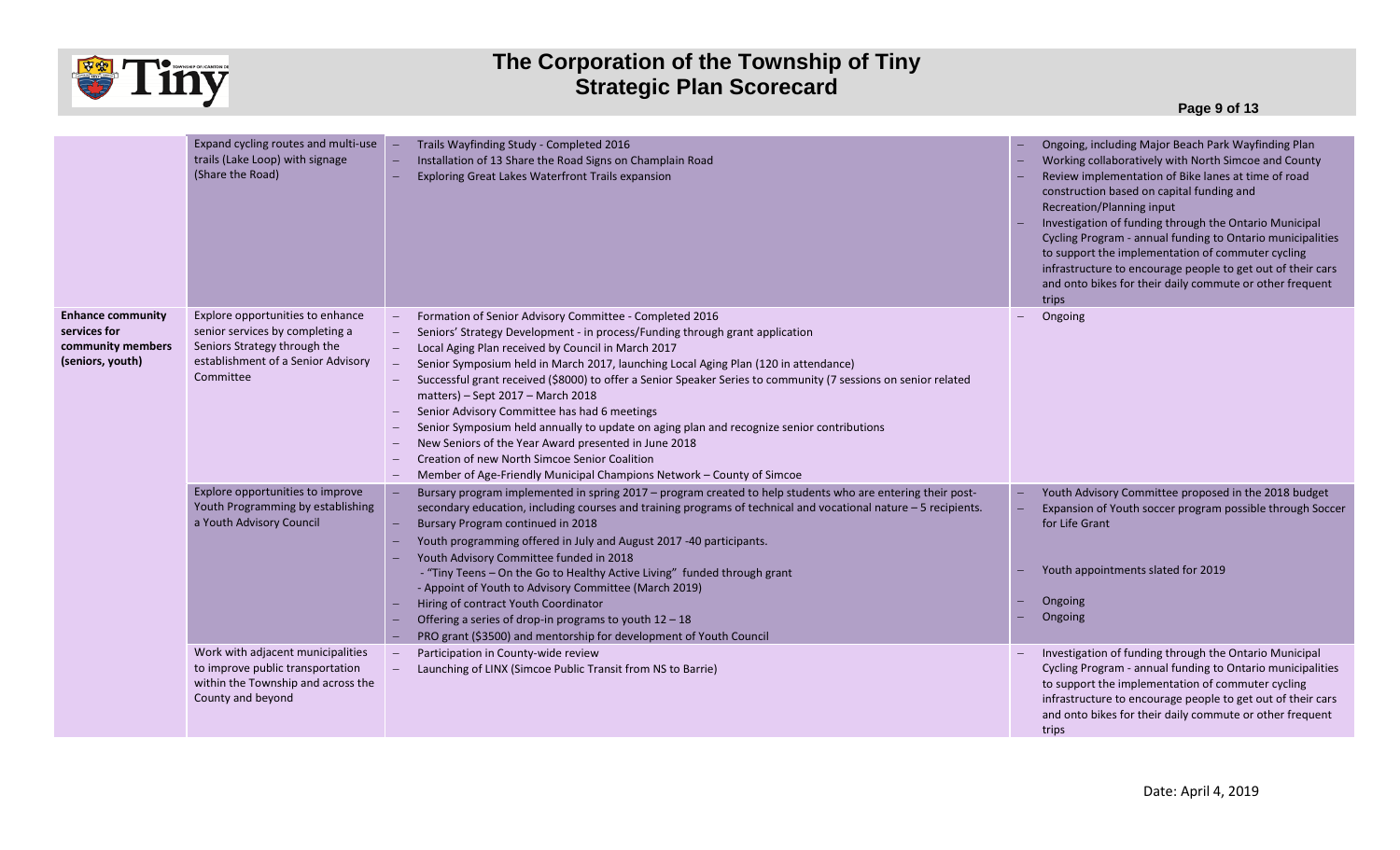

**Page 10 of 13**

|                                                                               | <b>Accessibility Initiatives</b>                                                                                                                                                             | Installation of Portable Recreation Path (Mobi-Mat) at Balm Beach, Sept. 2015<br>Balm Beach Mobi-Mat Ribbon Cutting Ceremony - June 1, 2016<br>Accessible Picnic Tables - 2 at each of the five major beach parks - 2016<br>Installation of Portable Accessible Washroom at Wyevale Park - 2016<br>Purchase of Land Use Mobi-Mat - 2016<br>Access Awareness Week Event - June 2, 2017<br>Installation of Portable Recreation Path (Mobi-Mat) at Jackson Park - Aug. 2017<br>Funding to local accessible transportation services (Wheels 4 Wheels, Community Reach - Transportation Linking<br><b>Communities Program)</b><br>Funding set aside from Accessibility Capital Reserve for accessible park features - 2016 & 2017<br>OMSSA Municipal Accessibility Award - 2017<br>Recognition from the Accessibility Directorate of Ontario for achievements.<br>Installation of fully accessible playground at Lafontaine Beach Park - October 2017<br>Accessible Customer Service and AODA training - staff, volunteers, third party (ongoing)<br>Implementation of accessible paths at Toanche, Lafontaine Park, Lafontaine Beach Park and Jackson Park. | Ongoing<br>Seek out future funding opportunities<br>Implementation of Accessible paths at Toanche, LA Park, LA<br>Beach, Jackson Park                                                                                                                                 |
|-------------------------------------------------------------------------------|----------------------------------------------------------------------------------------------------------------------------------------------------------------------------------------------|---------------------------------------------------------------------------------------------------------------------------------------------------------------------------------------------------------------------------------------------------------------------------------------------------------------------------------------------------------------------------------------------------------------------------------------------------------------------------------------------------------------------------------------------------------------------------------------------------------------------------------------------------------------------------------------------------------------------------------------------------------------------------------------------------------------------------------------------------------------------------------------------------------------------------------------------------------------------------------------------------------------------------------------------------------------------------------------------------------------------------------------------------------|-----------------------------------------------------------------------------------------------------------------------------------------------------------------------------------------------------------------------------------------------------------------------|
| <b>Strengthen cultural</b><br>and heritage assets                             | Work with community partners to<br>identify opportunities to showcase<br>and profile the Native, Métis and<br>Francophone cultures that are an<br>important part of our cultural<br>heritage | Support/partnership/funding of local special/cultural events 2016 (i.e.: Festival de Loup)<br>$\overline{\phantom{m}}$<br>Support of 2017 Festival du Loup (4595.00 in kind and financial contributions)<br>Support of 2018/2019 Festival du Loup and Noel au Village (In kind contributions \$8217/Financial contributions<br>$$1255$ )<br>Support of Art Quest with the creation and installation of 150 Mural on Robert Robitaille Pavilion July 2017<br>Support of Balm Beach Events throughout summer 2017 (in kind contributions of \$5400) - recognizing beach<br>culture and enhancing community experience<br>Support of Balm Beach Family Fun Day and Summer Events 2018/2019 (financial contributions \$4200 and in-kind<br>\$5036)                                                                                                                                                                                                                                                                                                                                                                                                          | Ongoing                                                                                                                                                                                                                                                               |
|                                                                               | Improve wayfinding and signage<br>throughout the Township and<br>beyond by promoting a consistent<br>and high quality standard                                                               | Trails Wayfinding Study - Completed 2016<br>Trails signage installation<br>Funding received from TCT for (4) interpretive signs to be installed at Trailheads                                                                                                                                                                                                                                                                                                                                                                                                                                                                                                                                                                                                                                                                                                                                                                                                                                                                                                                                                                                           | Major Beach Park Wayfinding Plan<br>Ongoing<br>TCT Grant submitted for interpretive bridge signage                                                                                                                                                                    |
| <b>Enhance the public</b><br>safety and security of<br>residents and visitors | Develop a Master Fire Plan to<br>evaluate the current service<br>delivery model and to identify<br>future fire protection requirements<br>based on sound risk management<br>principles       | Master Fire Plan Presented to Council in 2018<br>Presented an updated Fire Prevention Policy to Committee of the Whole, August 28, 2017.<br>Conduct operational service delivery review re: staffing levels, fire station locations, organizational structure.<br>Operational Review undertaken with recommendations implemented under Council directed in 2018.                                                                                                                                                                                                                                                                                                                                                                                                                                                                                                                                                                                                                                                                                                                                                                                        | Conduct operational service delivery review re: staffing<br>levels, fire station locations, organizational structure<br>Implement recommendations endorsed by Council                                                                                                 |
|                                                                               | Continue to develop emergency<br>planning and preparedness<br>programs to enhance community<br>safety and resiliency                                                                         | Full Compliance - Emergency Management and Civil Protection Act requirements<br>Enhanced emergency communications systems<br>HAM radio antenna systems have been installed at the Township Office and the Wyevale Fire Station as a backup<br>communications system during an emergency<br>A secondary tower has been set up for emergency radio communications<br>Everbridge Mass Notification system implemented                                                                                                                                                                                                                                                                                                                                                                                                                                                                                                                                                                                                                                                                                                                                      | Mass notification system internal testing and presentation<br>to Council. Public launch in 3rd quarter, 2018<br>PW identify key support and service contracts such as fuel<br>and supplies<br>A secondary tower is being set up for emergency radio<br>communications |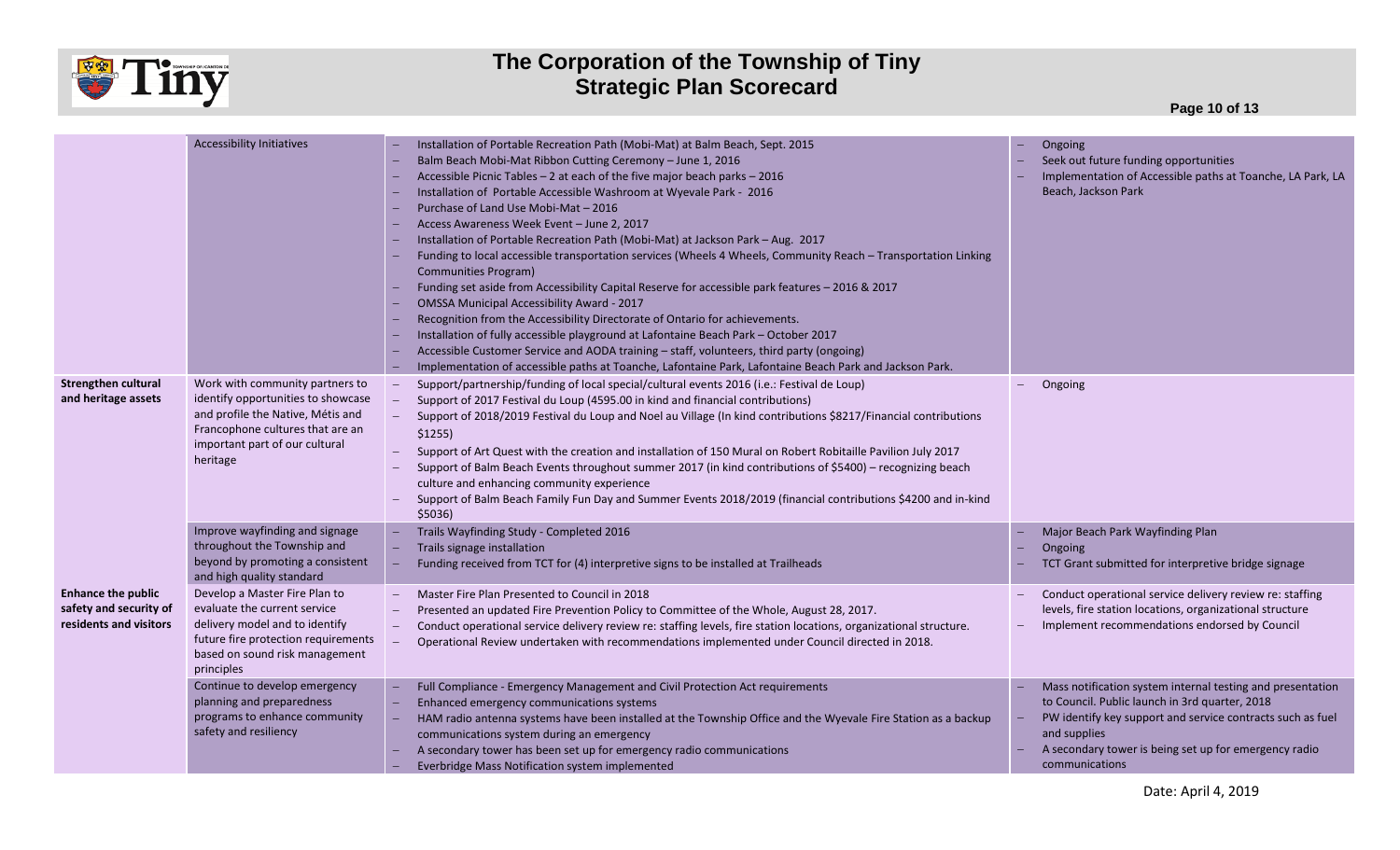

|                                                                                                                 | Completed review of Emergency Management Plan<br>Completed emergency management exercise involving allied agencies (Police, Paramedic Services, Provincial Park<br>Wardens and Public Works)<br>Installation of second radio transmission tower completed with new digital capable repeaters on both towers.                                                                                                                                                                                                                                                                                                                                                                                                                                                                                                                   | Continue to conduct all activities required to maintain<br>compliance with the EMCPA regulations<br>Analog/ digital repeaters being installed. Presently moving<br>municipality to migrate to a digital radio platform<br>Development of departmental business continuity planning<br>to ensure continuity of government in emergency<br>situations<br>Development of Emergency Information/Crisis<br>Communication Plan in conjunction with Emergency<br>Information Officer and Communications Coordinator |
|-----------------------------------------------------------------------------------------------------------------|--------------------------------------------------------------------------------------------------------------------------------------------------------------------------------------------------------------------------------------------------------------------------------------------------------------------------------------------------------------------------------------------------------------------------------------------------------------------------------------------------------------------------------------------------------------------------------------------------------------------------------------------------------------------------------------------------------------------------------------------------------------------------------------------------------------------------------|--------------------------------------------------------------------------------------------------------------------------------------------------------------------------------------------------------------------------------------------------------------------------------------------------------------------------------------------------------------------------------------------------------------------------------------------------------------------------------------------------------------|
| Assess and validate emergency<br>response core services to meet or<br>exceed reasonable public<br>expectations. | Included in Fire Master Plan Review.<br>Detailed review of the past five (5) years of medical responses by the Fire department was undertaken with a<br>report/recommendation expected for Council consideration in the second (2nd) quarter of 2019.<br>Review of the Fire Departments Establishing and Regulating Bylaw was deferred until the second (2nd) quarter of<br>2019 when a report will be presented to Council.<br>4 wheel drive brush truck was added to the fire department fleet providing response capability to dwellings served<br>by private and unassumed roads.<br>Successful recruitment effort was completed during the last quarter of 2018 resulting in 15 new firefighter recruits<br>entering our training program. The addition of this recruit class brings the department to a full compliment. | Developing an updated Establishing and Regulating By-law<br>Complete review of all services mandated by the Province<br>and Council through the Establishing and Regulating By-law<br>in 3rd quarter, 2018                                                                                                                                                                                                                                                                                                   |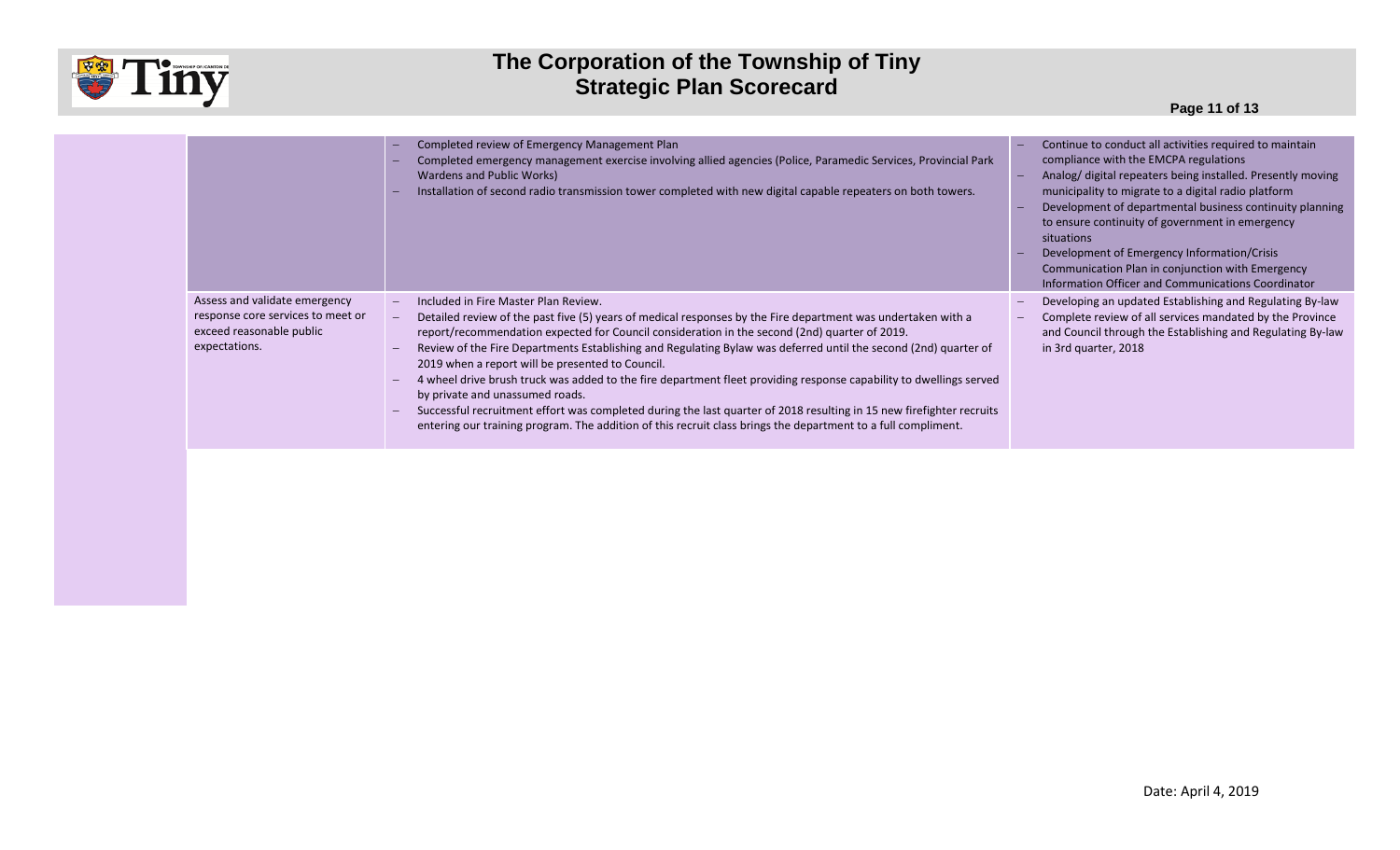

|                             | <b>Goal 5 – A Well-Connected and Engaged Community</b>                                                                          |                                                                                                                                                                                                                                                                                                                                                                                                                                                                                                                                                                                                                                                                                                                                                                                                                                                                                                                                                                                                                                                                                                                                                                                                                                                                                                                                                                                                                                                  |                                                                                                                                                                                                                                                                                                                                                                                                                                                          |  |  |  |  |
|-----------------------------|---------------------------------------------------------------------------------------------------------------------------------|--------------------------------------------------------------------------------------------------------------------------------------------------------------------------------------------------------------------------------------------------------------------------------------------------------------------------------------------------------------------------------------------------------------------------------------------------------------------------------------------------------------------------------------------------------------------------------------------------------------------------------------------------------------------------------------------------------------------------------------------------------------------------------------------------------------------------------------------------------------------------------------------------------------------------------------------------------------------------------------------------------------------------------------------------------------------------------------------------------------------------------------------------------------------------------------------------------------------------------------------------------------------------------------------------------------------------------------------------------------------------------------------------------------------------------------------------|----------------------------------------------------------------------------------------------------------------------------------------------------------------------------------------------------------------------------------------------------------------------------------------------------------------------------------------------------------------------------------------------------------------------------------------------------------|--|--|--|--|
| <b>Objectives</b>           | <b>Strategic Priorities</b>                                                                                                     | <b>Key Achievements</b>                                                                                                                                                                                                                                                                                                                                                                                                                                                                                                                                                                                                                                                                                                                                                                                                                                                                                                                                                                                                                                                                                                                                                                                                                                                                                                                                                                                                                          | <b>Next Steps</b>                                                                                                                                                                                                                                                                                                                                                                                                                                        |  |  |  |  |
| A more engaged<br>community | Develop a Community<br>Engagement Strategy to re-<br>engage Volunteers, Youth and<br>to promote broader community<br>engagement | Volunteer/Community Engagement Leader Position - Funded 2016<br>$\sim$ $-$<br>Formation of 3 Advisory Committees re: Seniors and Parks<br>Volunteer Activities Expanded (Special Events/Environmental)<br>Broader Community engagement through the sponsorship of local initiatives: Farm Fresh Food Fest (in kind -<br>\$5940 financial - \$13,000)<br>Terry Fox Run (\$2708 in kind), National Health and Fitness Day (\$10,000 - financial), Community Barbecue<br>Mayor's Charity Golf Tournament recognizing, involving and donating to 10 charities<br>Partial municipal funding of Pollinator Program and Local Food Project<br>Continue to meet or exceed requirements of EMCPA<br>Continuing work on Emergency Management Plan to develop and maintain business continuity planning and<br>communications.<br>External Emergency Plan review (2019 Budget)                                                                                                                                                                                                                                                                                                                                                                                                                                                                                                                                                                              | Ongoing<br>$\qquad \qquad -$<br>Review of current committee volunteer recruitment strategies to<br>clearly define roles/expectations/etc. - slated for 2019                                                                                                                                                                                                                                                                                              |  |  |  |  |
|                             | Identify opportunities to<br>improve outreach, education<br>and community engagement                                            | Focus on volunteer recruitment, training and retention<br>Expansion of programming and volunteer opportunities<br>Hiring of Communications/Committee Coordinator to streamline processes, create efficiencies and<br>communicate opportunities - May 2018<br>Live streaming of Committee of the Whole and Council Meetings<br>Working collaboratively with southern Georgian Bay Managers of Volunteer Resources and Community Reach<br>Continued partnerships with 2 local elementary schools for a variety of projects i.e. Pollinator, Skate Park and<br>skating programs<br>Increased volunteer opportunities; dog park monitor, gardeners, in office administrative<br>Increased stewardship opportunities; litter pick-up, tree planting, invasive pulls<br>Increased special events: both township and township sponsored<br>Education provided through Senior Speaker Series (Oct. 2017 - November 2018)<br>Outreach and education through pollinator program and Local Food Project<br>Use of Charity Republic (Volunteer Management Software) to engage/inform registered volunteers of<br>opportunities/updates<br><b>Volunteer Recognition opportunities</b><br>Three Town Hall Meetings hosted in 2015<br>Two Town Hall Meetings hosted in 2016<br>Two Town Hall Meetings hosted in 2017<br>One Town Hall Meeting hosted in Spring 2018 (one only due to Municipal Election)<br>Recreation Administrative Coordinator (2019 Budget) | Ongoing<br>Future investigation of joint use agreement with both school<br><b>boards</b><br>Proposed youth stewardship summer program in 2018 budget -<br>focusing on environmental projects<br><b>Training for Committee Staff Resources</b><br>Promotion of value of participating in Committees of Council, i.e.<br>joining a community of volunteers, participation and involvement<br>in community events, project involvement, appreciation events |  |  |  |  |